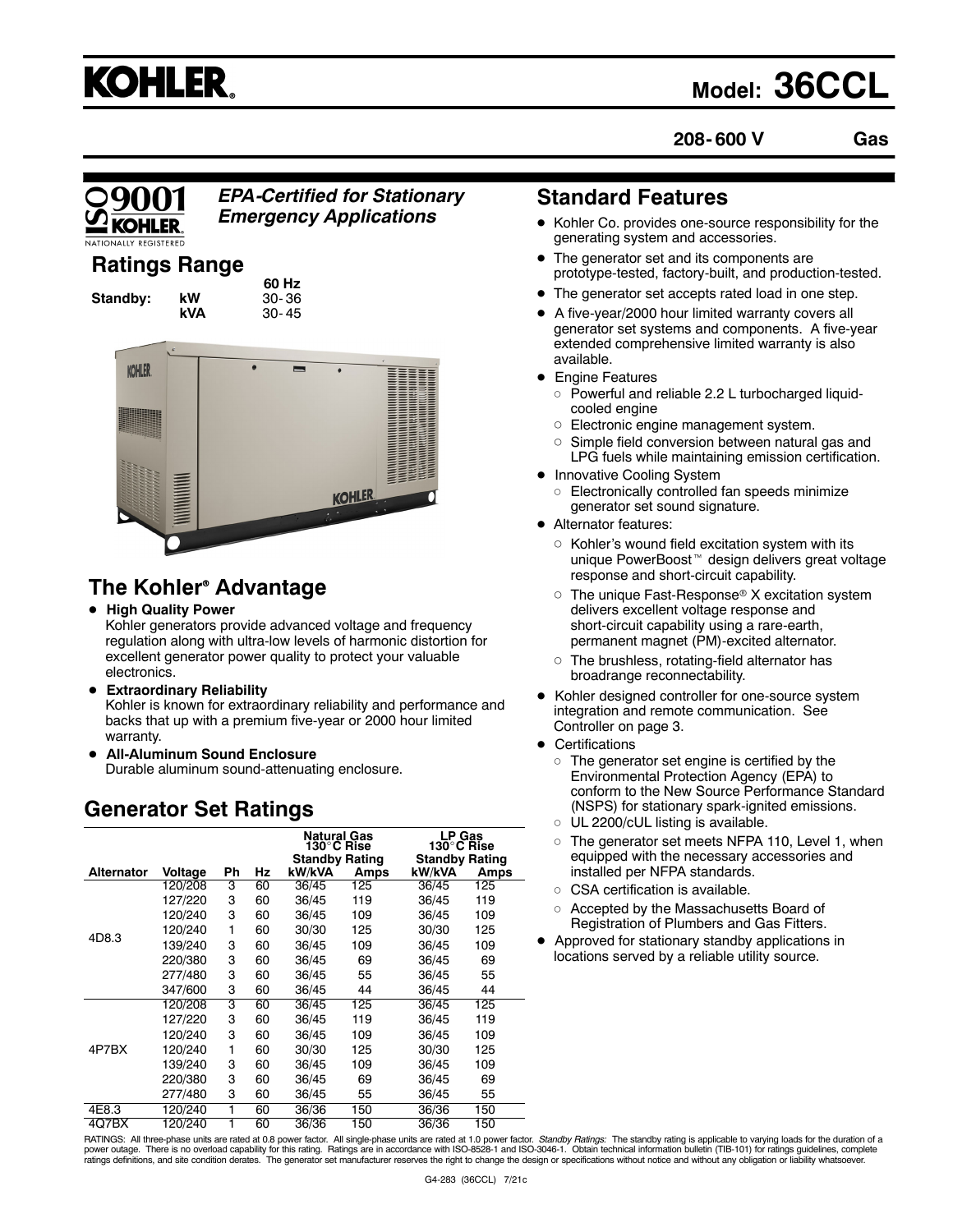## **Alternator Specifications**

| <b>Specifications</b>      |                                          | <b>Alternator</b>            |
|----------------------------|------------------------------------------|------------------------------|
| Manufacturer               |                                          | Kohler                       |
| Exciter type               |                                          | Brushless, Wound-Field       |
| Leads: quantity, type      |                                          |                              |
| 4D                         |                                          | 12, Reconnectable            |
| 4E                         |                                          | 4, 110-120/220-240 V         |
| 4PX                        |                                          | 12, Reconnectable            |
| 4QX                        |                                          | 4, 110-120/220-240 V         |
| Voltage regulator          |                                          | Solid State, Volts/Hz        |
| Insulation:                |                                          | <b>NEMA MG1</b>              |
| Material                   |                                          | Class H                      |
| Temperature rise           |                                          | 130°C, Standby               |
| Bearing: quantity, type    |                                          | 1, Sealed                    |
| Coupling                   |                                          | Flexible Disc                |
| Amortisseur windings       |                                          | Full                         |
|                            | Voltage regulation, no-load to full-load | <b>Controller Dependent</b>  |
|                            | One-step load acceptance                 | 100% of Rating               |
| Unbalanced load capability |                                          | 100% of Rated Standby        |
|                            |                                          | Current                      |
| Peak motor starting kVA:   |                                          | (35% dip for voltages below) |
| 480 V                      | 4D8.3 (12 lead)                          | 120                          |
| 240 V                      | 4E8.3 (4 lead)                           | 74                           |
| 480 V                      | 4P7BX (12 lead)                          | 180                          |
| 240 V                      | 4Q7BX (4 lead)                           | 113                          |

- NEMA MG1, IEEE, and ANSI standards compliance for temperature rise and motor starting.
- Sustained short-circuit current enabling downstream circuit breakers to trip without collapsing the alternator field.
- Self-ventilated and dripproof construction.
- $\bullet$  Windings are vacuum-impregnated with epoxy varnish for dependability and long life.
- Superior voltage waveform from a two-thirds pitch stator and skewed rotor.

## **Application Data**

## **Engine**

#### **Engine Specifications** Manufacturer **Kohler** Kohler Engine: model, type KG2204T, 2.2 L, 4-Cycle **Turbocharged** Cylinder arrangement In-line 4 Displacement, L (cu. in.) 2.2 (134.25) Bore and stroke, mm (in.) 91 x 86  $(3.5 \times 3.4)$ Compression ratio 10.5:1 Piston speed, m/min. (ft./min.) 340 (1016)<br>
Main bearings: quantity, type 5, plain alloy steel Main bearings: quantity, type Rated rpm 1800 Max power at rated RPM, kW (HP) LPG 47.8 (64.1) Natural Gas 47.6 (63.9) Cylinder head material Piston type and material **High Silicon Aluminum** Crankshaft material endows and the Modular Iron<br>Valve (exhaust) material endows and Forged Steel Valve (exhaust) material Governor type **Electronic**<br> **Electronic**<br> **Example:** Engineering the Electronic Frequency requlation, no-load to full-load Frequency regulation, no-load to full-load Isochronous<br>Frequency regulation, steady state  $\pm 1.0\%$ Frequency regulation, steady state  $\pm 1.0\%$ <br>Frequency Fixed Frequency Air cleaner type, all models Dry **Engine Electrical**

#### **Engine Electrical System** Ignition system Electronic Battery charging alternator: Ground (negative/positive) Negative Volts (DC) 14<br>Ampere rating 1990 1990 1990 1990 1990 1990 Ampere rating Starter motor rated voltage (DC) 12 Battery, recommended cold cranking amps (CCA): Qty., rating for -  $18^{\circ}$ C (0°F) One, 630 Battery voltage (DC) 12 Battery group size 24

## **Exhaust**

| <b>Exhaust System</b>                                                         |            |
|-------------------------------------------------------------------------------|------------|
| Exhaust manifold type                                                         | Drv        |
| Exhaust temperature at rated kW, dry<br>exhaust, $^{\circ}$ C ( $^{\circ}$ F) | 633 (1171) |
| Maximum allowable back pressure,<br>kPa (in. Hg)                              | 7.5(2.2)   |

#### **Fuel**

| <b>Fuel System</b>                    |                    |               |  |
|---------------------------------------|--------------------|---------------|--|
| Fuel type                             | Natural Gas or LPG |               |  |
| Fuel supply line inlet                | 1 NPTF             |               |  |
| Natural gas fuel supply pressure, kPa |                    |               |  |
| (in. $H_2O$ )                         | $1.2 - 2.7(5-11)$  |               |  |
| LPG vapor withdrawal fuel supply      |                    |               |  |
| pressure, kPa (in. H <sub>2</sub> O)  | $1.2 - 2.7(5-11)$  |               |  |
| <b>Fuel Composition Limits *</b>      | Nat. Gas           | <b>LP Gas</b> |  |
| Methane, % by volume                  | 90 min.            |               |  |
| Ethane, % by volume                   | 4.0 max.           |               |  |
| Propane, % by volume                  | $1.0$ max.         | 85 min.       |  |
| Propene, % by volume                  | $0.1$ max.         | $5.0$ max.    |  |
| $C_4$ and higher, % by volume         | $0.3$ max.         | 2.5 max.      |  |
| Sulfur, ppm mass                      | 25 max.            |               |  |
| Lower heating value,                  |                    |               |  |
| $MJ/m3$ (Btu/ft <sup>3</sup> ), min.  | 33.2 (890)         | 84.2 (2260)   |  |

Fuels with other compositions may be acceptable. If your fuel is outside the listed specifications, contact your local distributor for further analysis and advice.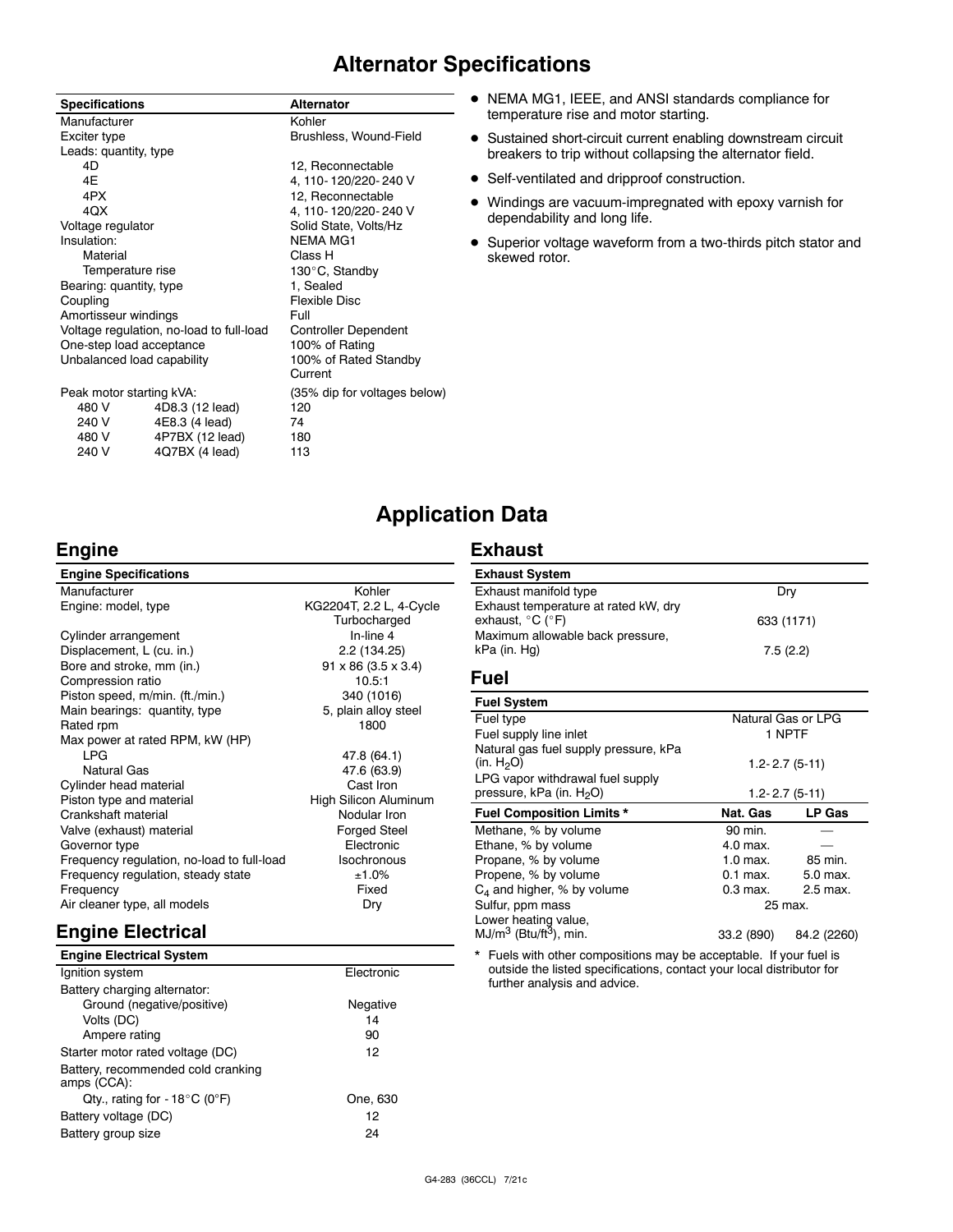## **Application Data**

## **Lubrication**

| <b>Lubricating System</b>                                                           |                      |
|-------------------------------------------------------------------------------------|----------------------|
| Type                                                                                | <b>Full Pressure</b> |
| Oil pan capacity, L (qt.) $\S$                                                      | 4.2(4.4)             |
| Oil added during oil change (on                                                     |                      |
| average), $L$ (gt.) $\S$                                                            | 3.3(3.5)             |
| Oil pan capacity with filter, L (qt.) $\S$                                          | 8.5(9.0)             |
| Oil filter: quantity, type §                                                        | 1. Cartridge         |
| 0 - IZalel e u personan en de Alexandre e Al IZalel en Oran durar e de en al Altene |                      |

 $\S$  Kohler recommends the use of Kohler Genuine oil and filters.

## **Cooling**

| <b>Radiator System</b>                                                    |                              |
|---------------------------------------------------------------------------|------------------------------|
| Ambient temperature, $^{\circ}$ C ( $^{\circ}$ F)                         | 50 (122)                     |
| Engine jacket water capacity, L (gal.)                                    | 2.65(0.7)                    |
| Radiator system capacity, including                                       |                              |
| engine, L (gal.)                                                          | 13.2(3.5)                    |
| Engine jacket water flow, Lpm (gpm)                                       | 62 (16.4)                    |
| Heat rejected to cooling water at rated                                   |                              |
| kW, dry exhaust, kW (Btu/min.)                                            | 24 (1365)                    |
| Water pump type                                                           | Centrifugal                  |
| Fan diameter, including blades, mm (in.)                                  | qty. $3 \text{ } @$ 406 (16) |
| Fan power requirements (powered by<br>engine battery charging alternator) | 12 VDC, 18 amps each         |

## **Operation Requirements**

| <b>Air Requirements</b>                                                     |           |
|-----------------------------------------------------------------------------|-----------|
| Radiator-cooled cooling air,                                                |           |
| $m^3$ /min. (scfm) $\ddagger$                                               | 51 (1800) |
| Combustion air, m <sup>3</sup> /min. (cfm)                                  | 1.6(57)   |
| Air over engine m <sup>3</sup> /min. (cfm)                                  | 25 (883)  |
| $\dagger$ Air density = 1.20 kg/m <sup>3</sup> (0.075 lbm/ft <sup>3</sup> ) |           |

#### **Fuel Consumption**  $\ddagger$

| Natural Gas, m <sup>3</sup> /hr. (cfh) at % load | <b>Standby Ratings</b> |  |
|--------------------------------------------------|------------------------|--|
| 100%                                             | 13.4 (473)             |  |
| 75%                                              | 11.2 (394)             |  |
| 50%                                              | 8.9(315)               |  |
| 25%                                              | 6.7(236)               |  |
| 0%                                               | 4.5 (158)              |  |
| LP Gas, $m^3/hr$ . (cfh) at % load               | <b>Standby Ratings</b> |  |
|                                                  |                        |  |
| 100%                                             | 5.4 (190)              |  |
| 75%                                              | 4.3 (151)              |  |
| 50%                                              | $3.2$ (112)            |  |
| 25%                                              | 2.1<br>(73)            |  |
| $0\%$                                            | (34)<br>1.0            |  |

 $\ddagger$  Nominal fuel rating: Natural gas, 37 MJ/m<sup>3</sup> (1000 Btu/ft.<sup>3</sup>) LP vapor, 93 MJ/m3 (2500 Btu/ft.3)

LP vapor conversion factors:

8.58 ft. $3 = 1$  lb.  $0.535 \text{ m}^3 = 1 \text{ kg}.$ 36.39 ft. $3 = 1$  gal.

## **Controller**



#### **APM402 Controller**

Provides advanced control, system monitoring, and system diagnostics for optimum performance and compatibility.

- $\bullet$  Digital display and menu control provide easy local data access
- $\bullet$  Measurements are selectable in metric or English units
- Remote communication thru a PC via network or serial configuration
- Controller supports Modbus<sup>®</sup> protocol
- $\bullet$  Integrated hybrid voltage regulator with  $\pm 0.5\%$  regulation
- $\bullet$  Built-in alternator thermal overload protection
- NFPA 110 Level 1 capability

Refer to G6-161 for additional controller features and accessories.

Modbus<sup>®</sup> is a registered trademark of Schneider Electric.

## **Sound Enclosure**

- $\bullet$  Durable aluminum, sound-attenuating enclosure with quiet operation of 57 dB(A) log average  $@$  7 m (23 ft.) at no load.
- $\bullet$  Internally mounted silencer.
- $\bullet$  Fade-, scratch, and corrosion-resistant Kohler<sup>®</sup> Power Armor<sup>™</sup> automotive-grade textured finish.
- $\bullet$  Acoustic insulation that meets UL 94 HF1 flammability classification and repels moisture absorption.